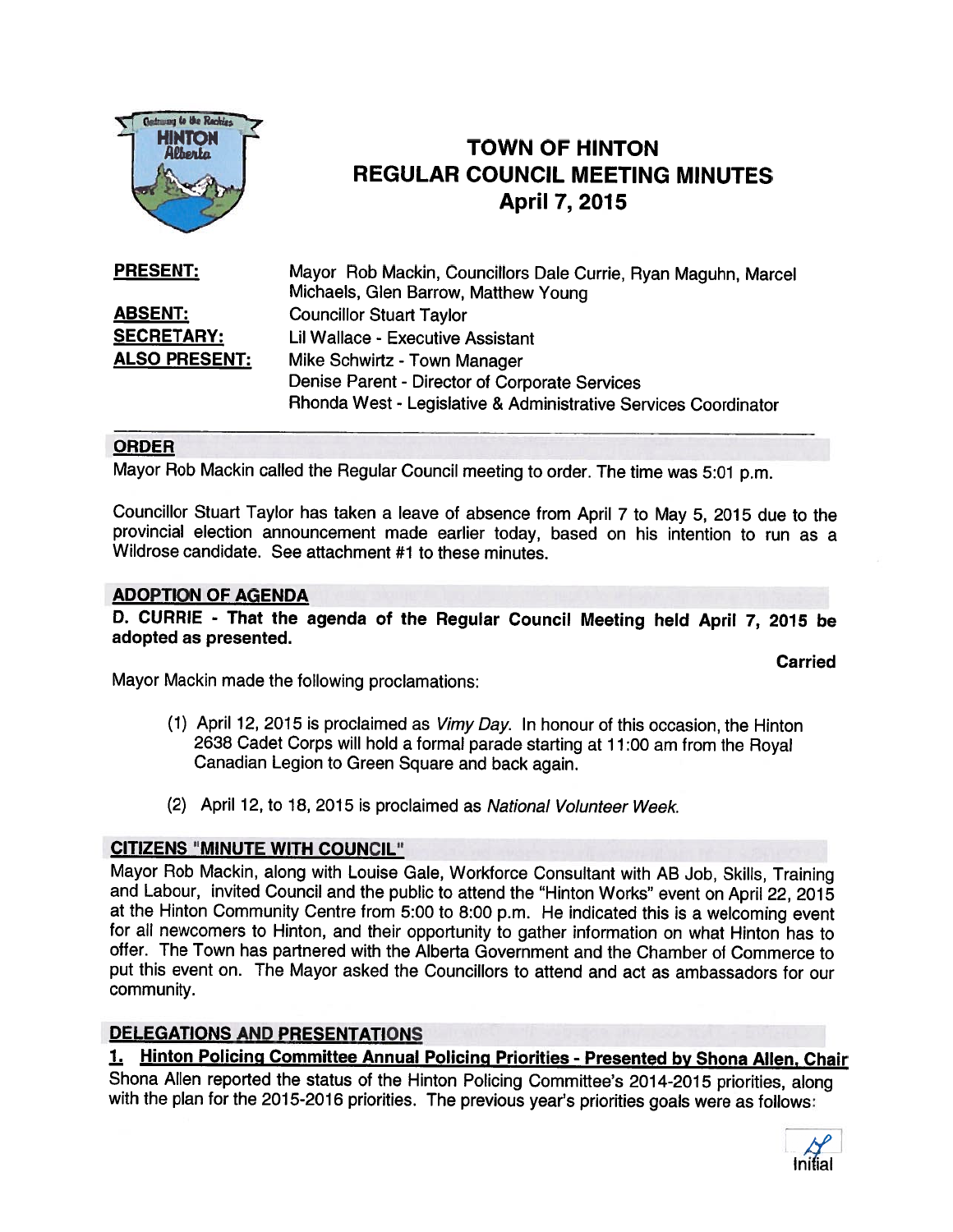Town of Hinton APPROVED Regular Meeting of Council Minutes— April 7, 2015 Page |2

- reduction of distracted driving complaints
- increased public safety through police presence re traffic safety
- enforcement action on substance abuse

Ms. Allen reported that targets were met on all three priorities.

Priorities for the period 2015-2016 include:

- reduction in vehicle, mischief and property crimes
- continued enforcement action on substance abuse
- fewer complaints or incidents re distracted driving

Council thanked Ms. Allen for her presentation

## 2. Drinnan Manor Affordable Housing Development Proposal - Presented by Dino Brown

Dino Brown told Council he has lived in Hinton since 1974 and has done several projects in town. He presented council with <sup>a</sup> proposa<sup>l</sup> to provide affordable housing at Drinnan Manor. He asked that the Town provide letters of guarantee for <sup>24</sup> condo units at \$10,000 per unit, for <sup>a</sup> total of \$240,000. He stated each \$10,000 guarantee will make this an affordable transaction for the buyer as they do not have to provide <sup>a</sup> down paymen<sup>t</sup> to purchase one of his condominium units. If the buyer defaults on the terms of the guaranteed amount, the Town of Hinton would then be required to pay the remainder owing on the guarantee. He feels this proposa<sup>l</sup> fits within the scope of Council's municipal strategic <sup>p</sup>lan (page 5) under the "Housing Readiness Options" section, opening up home ownership opportunities and affordability options.

He stated his project is completely finished now and he invited councillors to attend the property for <sup>a</sup> tour before <sup>a</sup> public open house is held.

Council thanked him for coming and this was accepted for information at this time.

### COUNCIL MINUTES FOR ADOPTION

- 1. Standing Committee of Council Minutes March 24, <sup>2015</sup>
- 2. Regular Meeting of Council Minutes March 17, <sup>2015</sup>

### M. YOUNG - That the Minutes listed above be approved as presented.

Carried

### ACTION ITEMS

Refer to the Regular Council Meeting Agenda package for **April 7, 2015** for detailed background information on these decisions.

## 1. Community Grant Program Eligibility Checklist & Evaluation Criteria

0. CURRIE - That Council approve the Community Grant Program Eligibility Checklist and Ranking Criteria & Weighting Form as presented.

Carried

2. Bylaw #1085 - Hinton Grant Funding Advisory Committee

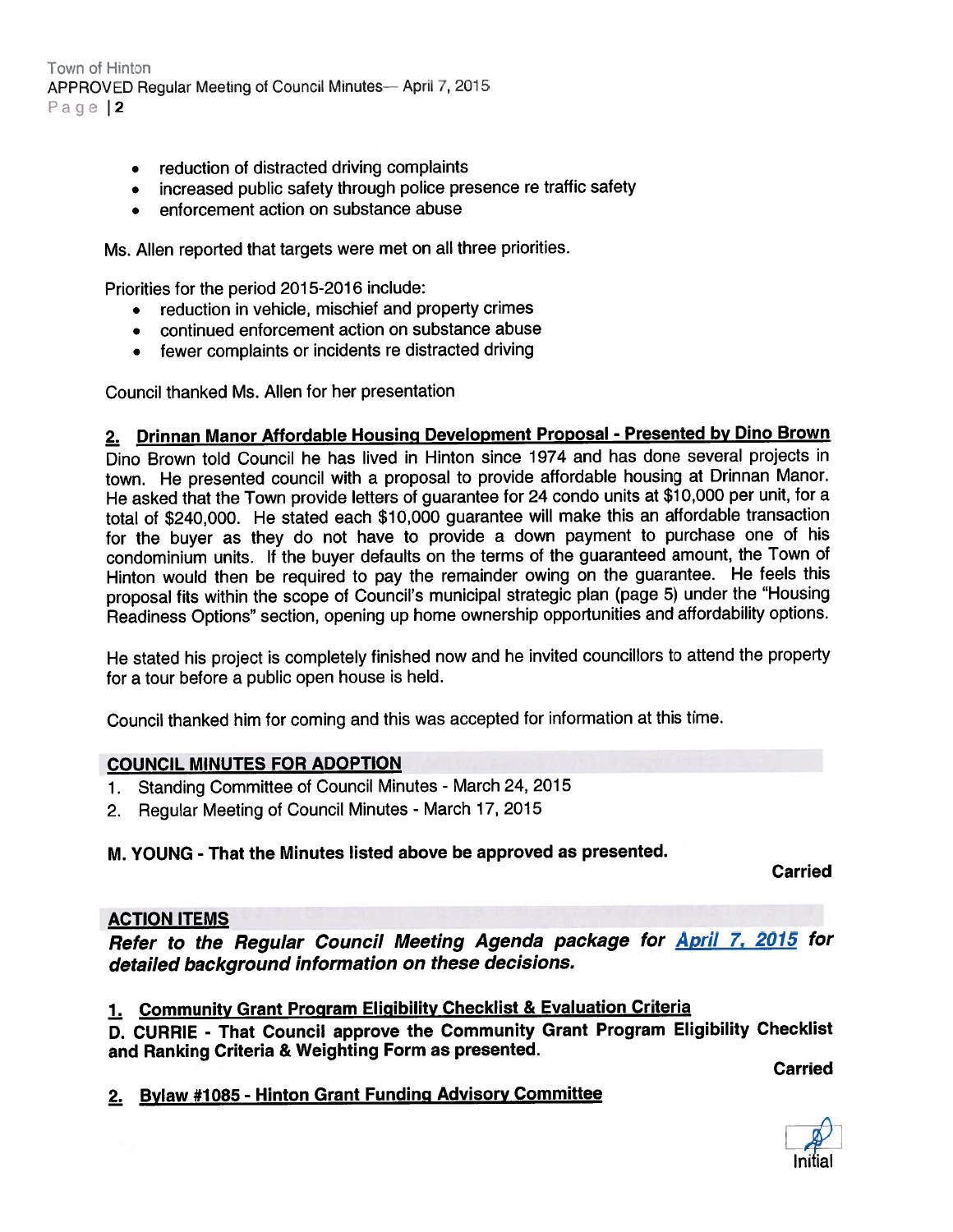M. YOUNG - That Council give Hinton Grant Funding Advisory Committee Bylaw #1085 first reading.

D. CURRIE - That Council give Hinton Grant Funding Advisory Committee Bylaw #1085 second reading.

R. MAGUHN - That Council give Hinton Grant Funding Advisory Committee Bylaw #1085<br>unanimous consent for third reading.

M. MICHAELS - That Council give Hinton Grant Funding Advisory Committee Bylaw #1085 third and final reading.

M. YOUNG - That one member from the Hinton Municipal Library Board, one member<br>from the Hinton Policing Committee and three members from the Community<br>Engagement & Accountability Committee (CEAC) be appointed to the 2015 G Funding Advisory Committee.

**Carried** 3. Water Collection Rate Bylaw #859-20

0. CURRIE - That Council <sup>g</sup>ive Water Collection Rate Bylaw # 859-20 First Reading.

M. MICHAELS - That Council <sup>g</sup>ive Water Collection Rate Bylaw # 859-20 Second Reading.

R. MAGUHN - That Council <sup>g</sup>ive Water Collection Rate Bylaw # 859-20 Unanimous Consent for Third Reading.

M. YOUNG - That Council <sup>g</sup>ive Water Collection Rate Bylaw # 859-20 Third and Final Reading.

Carried

**Carried** 

**Carried** 

Carried

Carried

Carried

**Carried** 

Carried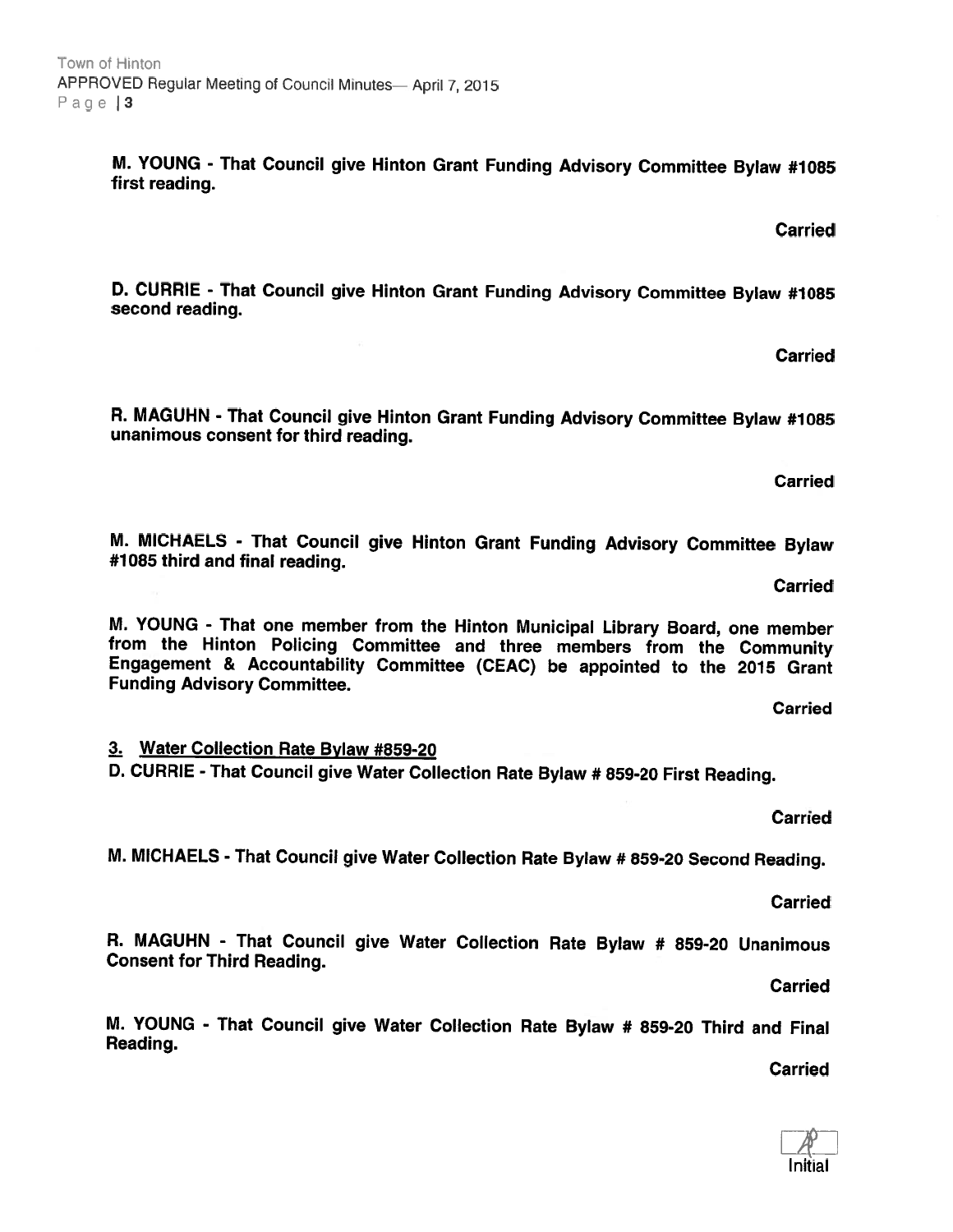ńitia

# Carried

M. YOUNG -That Council <sup>g</sup>ive Sewer Collection Rate Bylaw # 858-7 <sup>4</sup> Unanimous Consent for Third Reading.

0. CURRIE - That Council <sup>g</sup>ive Sewer Collection Rate Bylaw # 858-14 Third and Final Reading.

5. Waste Management Fee Bylaw #933

M. YOUNG - That Council approve the amended Schedule "A" of Bylaw <sup>933</sup> as presented in Attachment 1 to take effect May 1st, 2015.

Carried

### INFORMATION ITEMS

- 1. Council Information Package #1 previously circulated March 18, 2015
- 2. Council Information Package #2 previously circulated March 25, <sup>2015</sup>
- 3. Council Information Package #3 previously circulated April 1, 2015

#### M. YOUNG - That Council Information Packages #1, # <sup>2</sup> and #3 be accepted for information. Carried

REPORTS FROM MAYOR, COUNCIL, TOWN MANAGER

## 1. Council Reporting (Training/Conferences/CEAC, Listening Teams, All Other Committees)

Councillors reported on the various committees, meetings and activities they attended since the last Regular Council meeting and what they <sup>p</sup>lan on attending in the coming weeks.

### 2. Town Manager Report

Town Manager Mike Schwirtz provided an update on administrative matters and asked citizens to remove their vehicles off the streets as street sweeping has started.

### IN CAMERA

M. YOUNG - That the Regular Council meeting move in camera.

Carried

## 4. Sewer Collection Rate Bylaw #858-7 4

M. MICHAELS - That Council <sup>g</sup>ive Sewer Collection Rate Bylaw # 858-14 First Reading.

R. MAGUHN - That Council <sup>g</sup>ive Sewer Collection Rate Bylaw # 858-14 Second Reading.

Carried

**Carried** 

Carried